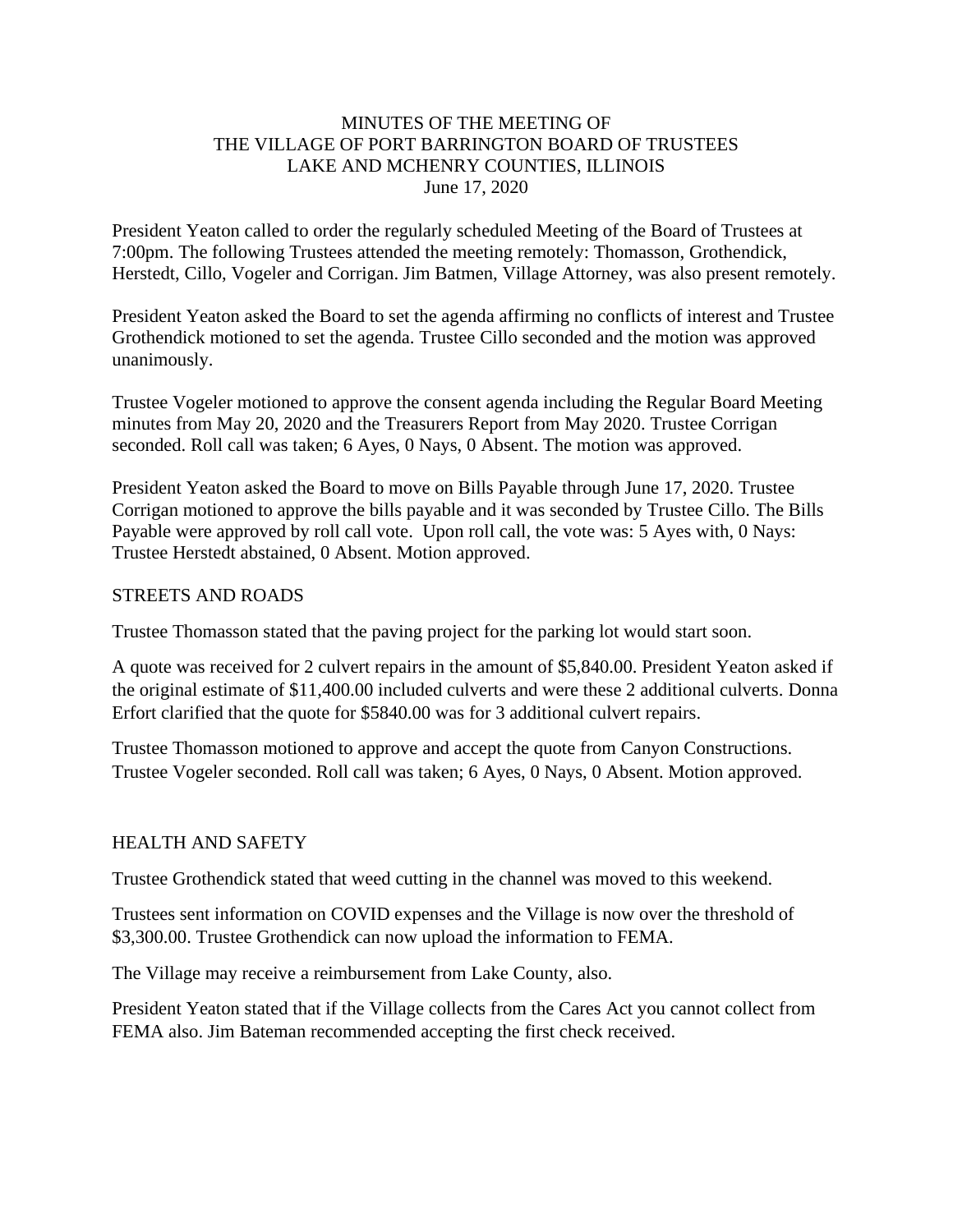### POLICE

Trustee Herstedt stated that the McHenry County schedule is set for July.

The Census is 2-3 months behind. All Village paperwork is up to date.

Trustee Herstedt stated that the last boundary map was from 2018 so he asked Manhard Engineering to update it to go with the 2020 Census. Donna Erfort stated that the current map is correct, since nothing was annexed since 2018. Property was acquired but not annexed. The island was always on the map. The Huddleston lots are also on the map. Trustee Herstedt stated he does not have a quote yet, but could still update the map with no changes.

Donna stated she received a call from McHenry County Sheriff's department asking for street names. They are organizing for overnight parking and vacation watches.

Trustee Vogeler asked if the contract with McHenry County Sherriff has gone to the Village Attorney for review. Jim Bateman did not receive. Trustee Herstedt stated there was no change to the contract.

President Yeaton stated that Administrative Adjudication was cancelled for June.

### PARKS AND BEACHES

Trustee Cillo thanked Donna Erfort for design at Friendship Park and Nichols Parks and Ron and Judy Thelin for watering new plantings. The Tallgrass stabilization planting is complete. Regular maintenance will be performed monthly.

Fox Trail Park maintenance is required. The sign is covered by a large bush and other maintenance is needed there.

President Yeaton stated she is not sure which parks can open because of the need to sanitize. There is no port-o-potty at Fox Trail Park. LYAA usually pays for it. The Village could put that expense toward grant applications. President Yeaton asked which parks does Trustee Cillo want to open. Hermann and Nichols park are used most often right now.

President Yeaton stated that Phase 4 would allow the Village to rent out the Community Room and pavilion, but a cleaning fee would apply due to the need to sanitize. HOA's have meetings there. Private parties would be charged but not the HOA or non-profit groups meetings.

Trustee Cillo stated that Hermann and Nichol's parks would open June 26<sup>th</sup> unless the Executive Orders change.

### BEE CITY

Donna Erfort stated that the Com Ed grant is usually awarded in late June, but could be pushed back.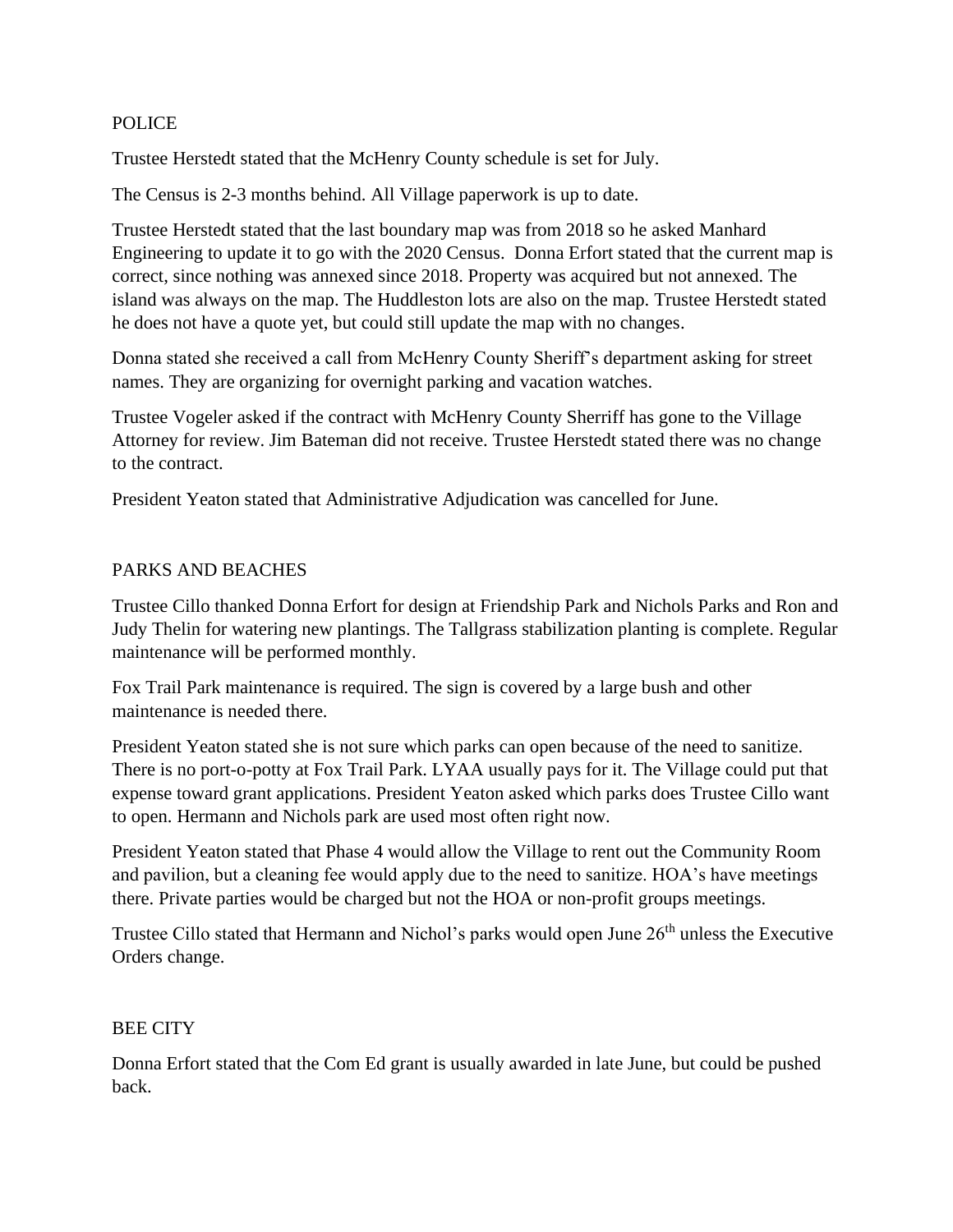### FORESTRY

Donna stated that trees were received from the nursery.

## FINANCE

No new scholarship applications were received.

The Fiscal 2020-2021 budget was before the Board. A spreadsheet showing changes including grants, Bee City, Com Ed matching grant and parking lot repairs that needed to be included.

Trustee Corrigan motioned to pass the Budget for 2020-2021. Trustee Cillo seconded. President Yeaton stated that she still has issues with the amounts. President Yeaton recapped the increased amounts she was looking for in revised budgets. Trustee Vogeler stated the budget is adding almost \$75,000 to the deficit. She responded that the budgets for the past 3 years included money reserves that were not used. She believes that during a pandemic the Village must fund the government. Trustee Vogeler responded that there is no guarantee that any money would be received from the State. Trustee Corrigan stated that the fear of making less income creates a challenge due to the pandemic. Trustees Grothendick and Cillo stated they were comfortable with the proposed budget. Jim Bateman stated that if the budget for tonight is different from the budget passed by the Board and vetoed by the Village President the Board could over-ride the veto or consider a different budget. However, a new budget is subject to a new veto process. Trustee Vogeler stated that he polled the Board and received consensus from all Board members except Trustee Herstedt, whose response was not received, and had 8 points in response to the 8 points made by President Yeaton when she vetoed the approved budget. He read aloud as follows:

Village Board's response to President Yeaton's veto of the budget dated 5/13/2020. But only 1<sup>st</sup> received as an email to all trustees on May  $20<sup>th</sup>$  at 6:03 pm 6/17/2020

1) The budget was presented for review and passage less than one hour prior to the scheduled Board meeting containing significant changes not allowing Board members adequate time to review the budget in its entirety

Board response: Typically Trustee Corrigan has a budget spreadsheet on our desks for review the night of the meeting. Not the 1 hour advanced notice we received on 2 prior meeting nights 4/15/2020 & 5/6/2020. This procedure has never been questioned before. The budget was reviewed line by line in its entirety at the 5/6/2020 meeting.

2) The FY21 Budget cuts funding to individual committees even though the projected loss of income does not justify such cuts.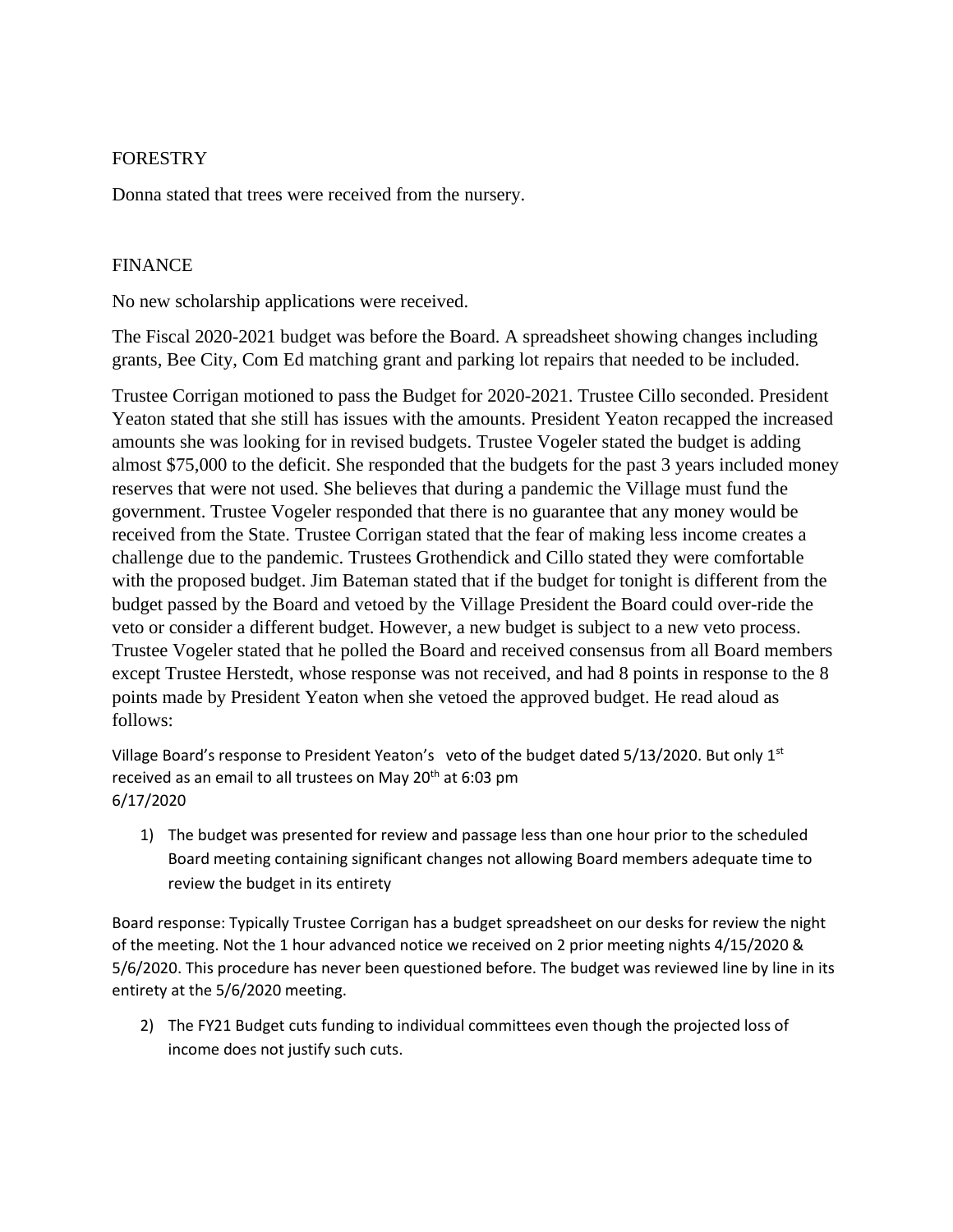Board response: Even with cuts to individual committees, but not including the typographical error, the passed budget of May 6<sup>th</sup> still had deficit spending of \$34,981.00

3) Despite clear instructions to the contrary given at the Committee of the Whole Meeting of March  $4<sup>th</sup>$ , 2020 the budget presented on May  $6<sup>th</sup>$ , 2020 at 6pm clearly indicated that additional budget meetings took place. These meetings were held without my knowledge or presence, and without notice to the public.

Board response: NO additional budget meetings took place! All budget discussions after March  $4<sup>th</sup>$  were done at our regular public meetings.

4) The cuts to essential services are too substantial and lack reason (Streets & Roads, Health & Safety, and Police).

Board response: Cuts to the budget were dictated by the Village President in emails, phone calls and at public meetings; individually to Trustee's and to the Board as a whole. These were agreed to by all board members, except Trustee Herstedt, as prudent and fiscally responsible decisions to the health of the Village budget. Careful consideration was given to need verses want and also based off prior years actual expenditures.

5) The Municipality has nearly one million dollars in reserves, which creates ample cushion for any short fall of income due to Covid-19 income loss.

Board response: As of the date of your veto 5/13/2020 the Village's reserves were in fact \$927,450.00  $(S72,550.00$  short of a million dollars) however on the 18<sup>th</sup> of May, due to a funds transfer authorized by President Yeaton, reserves were down to \$827,450.00.

6) The Village Board raised taxes on the residents of Port Barrington by the maximum amount allowable by law, but the FY21 Budget cuts essential services and Parks whilst continuing to take the tax payer money and without any intention of lowering the taxpayer burden.

Board response: Each and every year the Village of Port Barrington requests a 4.99% increase; however this hasn't been awarded in 3 decades since the Village is a PTELL (Property Tax Extension Law Limit) controlled district. The rule for PTELL districts when it comes to tax levy and increases from year to year, is to use CPI (consumer price index or cost of living) or 4.99% whichever is lower. The CPI has been significantly lower over the past years. For 2019 the CPI was 1.9%. President Yeaton had not previously advocated for lowering the tax burden on the resident's during budget discussions. The fact is our current projected Village revenue's most likely will not cover our current projected expenditures.

7) There were several mistakes and omissions within the current version of the FY21 Budget

Board response: Correct, there was one typographical mistake which only ADDS to our budget short fall.

8) When presented with an opportunity to discuss the FY21 Budget in further detail with myself and the Village Administrator, five of the six Trustees either refused to meet or were unavailable in the full five days offered to them.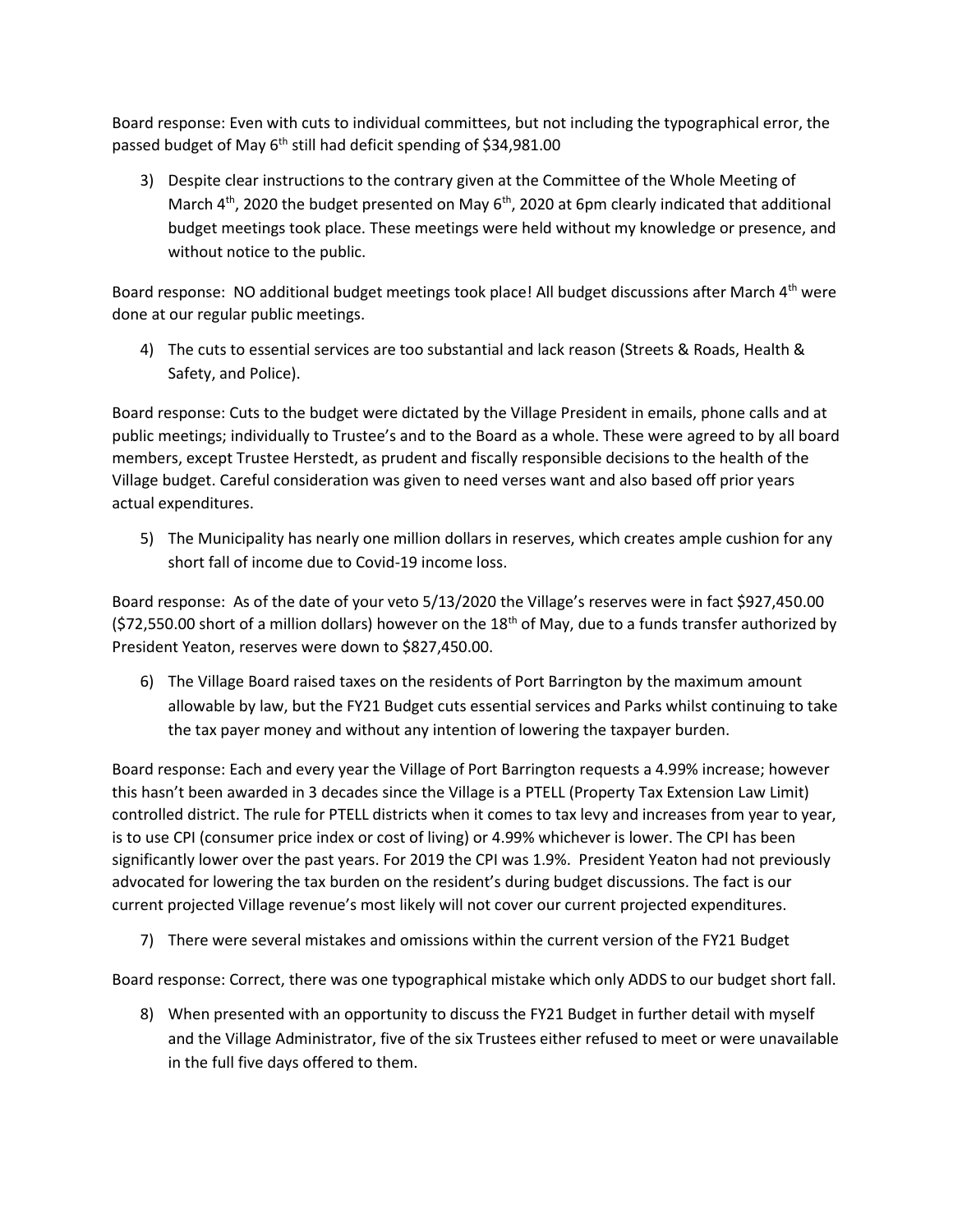Board response: FY21 Budget had been discussed at length at the 2 meetings prior to the May 6<sup>th</sup> meeting and again line by line the night of May 6<sup>th</sup> special meeting, when the Board members present, unanimously passed the FY21 Budget. All 5 Trustee's agreed to further discuss FY21 Budget at a public meeting, however not at 6 individual one on one meetings, as the Village President had requested.

This response is submitted by

Trustee Cillo

Trustee Corrigan

Trustee Grothendick

Trustee Thomasson

Trustee Vogeler

Please note: Trustee Herstedt, along with all Trustee's had been contacted by email for individual input in a response to the 8 veto points. Trustee Herstedt did not respond as of the writing of this document. 6/17/2020 11am.

Trustee Vogeler asked for roll call on the motion pending to pass the new budget that the Clerk created adding line items for special projects.

Jim Bateman reminded the Board of OMA rules. Trustee Vogeler assured him that all communication was in line with OMA rules. Trustee Herstedt asked if all communication on this matter could be made public. The clerk asked what forum would be used to present that information.

President Yeaton interjected that the Board must take responsibility for this budget.

Roll call was taken: Trustees Thomasson, Grothendick, Cillo, Corrigan and Vogeler voted aye.

Trustee Herstedt voted nay. Motion approved.

## BUILDING AND ZONING

Trustee Vogeler had no new information from CRS.

Trustee Vogeler gave a timeline of the 215 Eastwood demo contract

04/15/20 Board Meeting the demo was discussed and had 3 bids. Jim Bateman asked if Serio's bid was including prevailing wage. His bid was dated 11/18/19. Trustee Vogeler needed to verify. It was also considered whether Rusty could perform demolition.

Met 04/16/20 with Frank DeSort – Frank said no to Rusty tearing down the house.

04/22/20 Frank communicated that the utilities were scheduled to be disconnected.

05/06/20 Frank dropped off the 3 bids.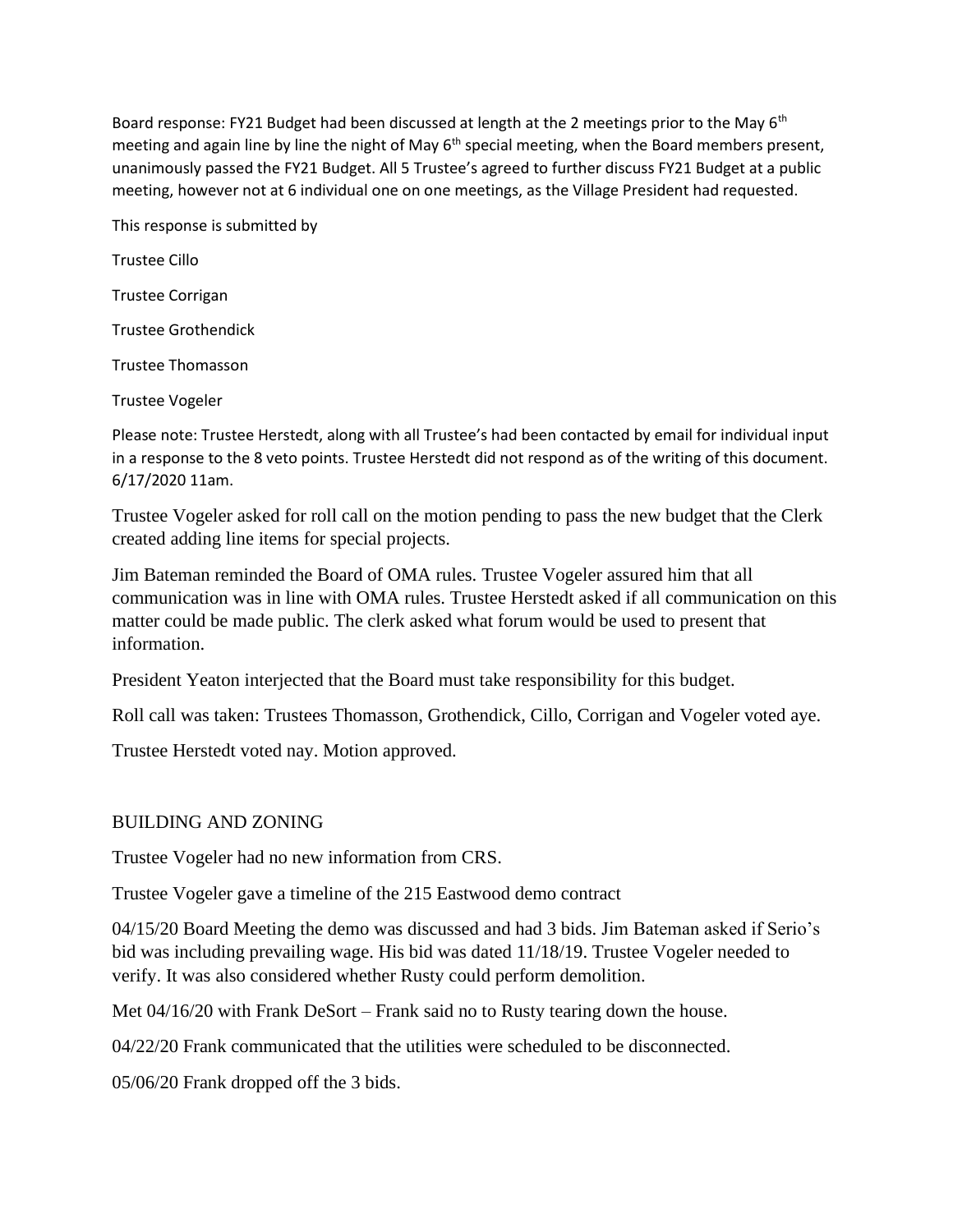Serio bid \$8,750.00 dated 11/18/19.

Grantham Excavation bid \$10,000.000 dated 03/16/20

Modern Concrete bid \$10,383.00 dated 04/23/20

Trustee Vogeler asked for a recommendation from Frank DeSort. He endorsed Modern Concrete as they had done other work in the Village and also included the most backfill in their proposal.

Vince Serio's bid did not include prevailing wage. Not much was known about Grantham.

05/06/20 Meeting - the Board agreed upon discussion under Old Business, but it was not on the agenda for approval. It was delayed until the following Board Meeting.

05/17/20 an email was received from Dawn Cillo about 121 Center Street with videos of water issues.

05/18/20 Trustee Vogeler met with Frank DeSort who would contact the homeowner. The homeowner was unwilling to do anything. Frank provided the name and phone number of Brett at Modern Concrete.

05/19/20 Brett offered to look at the situation. He called from the Dax residence with a one-time possible fix. It involved installing a drain tile the length of the driveway. Trustee Vogeler asked if Mr. Dax was paying him. He responded no. He runs into this issue often. Best way is to just handle it with no cost to either party, as a one-time fix ,and wasn't sure it would fix it completely Trustee Vogeler asked if there was approval from Mr. Dax. Brett did say he got verbal approval.

05/20/20 Called Modern Concrete to offer approval and confirmed no cost to either party. Brett did confirm that. On the  $20<sup>th</sup>$  at the Board Meeting the contract from the original bid to demolish 215 Eastwood was approved.

Trustee Vogeler called to tell them about approval. After that a phone call was received saying that Mr. Dax was threatening to sue the Village. The contract would then be delayed until it could be discussed at a public meeting. President Yeaton asked when Trustee Vogeler first spoke to Modern Concrete. Trustee Vogeler responded that the contact information was provided to him on the 19<sup>th</sup> of May. Prior to that all contact was through Frank DeSort.

President Yeaton stated that the discrepancies in the bids were because there was not a bid package. Nothing went out as a standard form about the project details.

The Village received an email from Mr. Dax stating he had an issue with Dawn Cillo and wanted her precluded from the vote on the contract. President Yeaton asked Trustee Cillo whether she benefited from the contract with Modern Concrete. She responded no, that she did not receive any benefit from Modern Concrete. President Yeaton stated that next time a written bid or RFP would be necessary. President Yeaton asked Trustee Vogeler if there was discussion of the pending contract when talking to Brett about the other issue. He responded no.

Trustee Vogeler motioned to accept and approve the bid from Modern Concrete in the amount of \$10,000.00. Trustee Corrigan seconded. Trustees Thomasson, Grothendick, Cillo, Vogeler and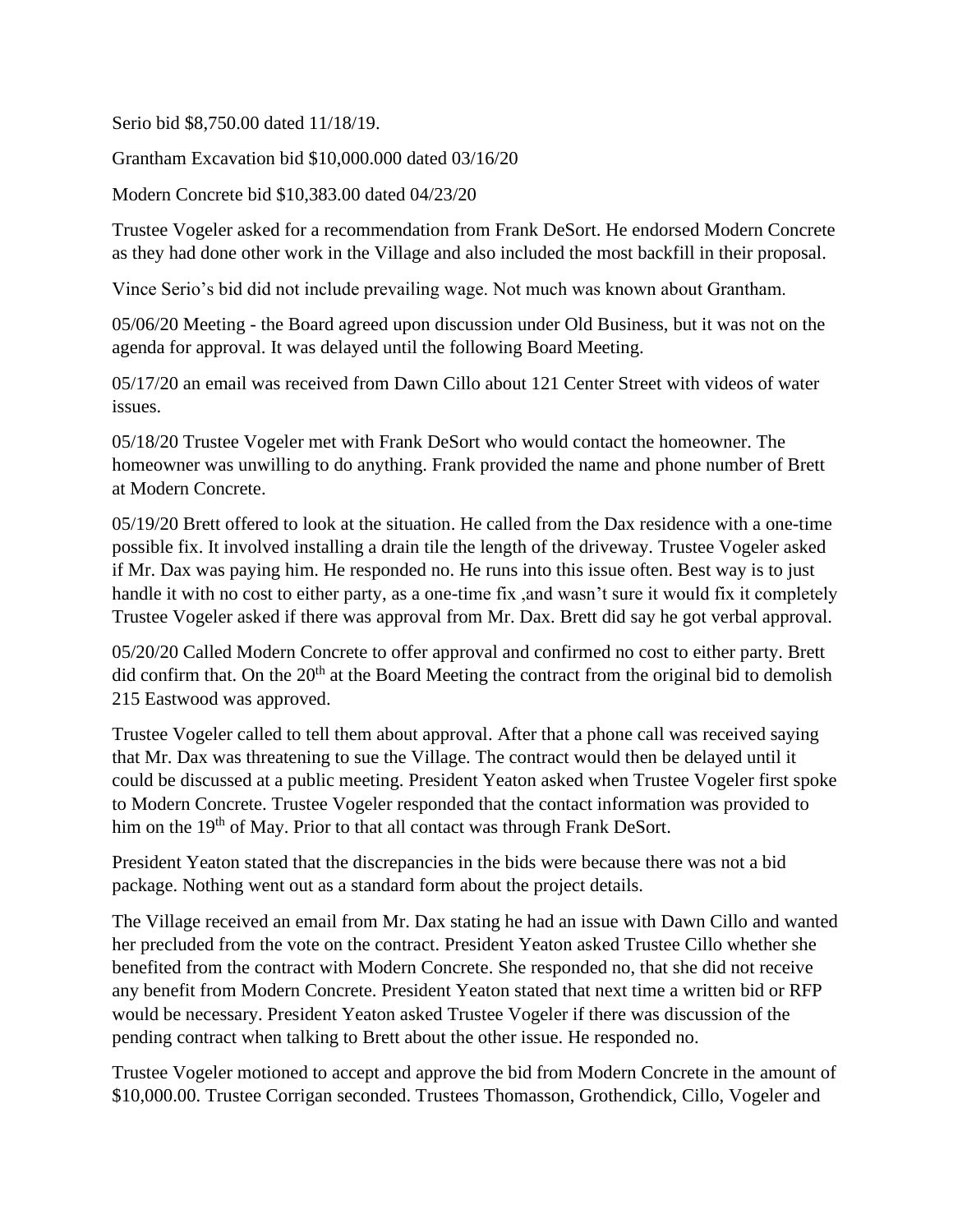Corrigan voted Aye. Trustee Herstedt voted Nay. Motion approved. Trustee Vogeler will ask for a modified contract for the reduced amount of \$10,000.00.

# VILLAGE ATTORNEY

Jim Bateman forwarded the code amendment for snow/ice removal and vegetation.

Trustee Vogeler asked a question about grass encroaching on sidewalks. He thinks the word grass should be specified instead of plants. Bateman will include and alter. Trustee Vogeler motioned, with that change included, to approve Ordinance 2020-06-01. Trustee Grothendick seconded. Roll call was taken. 6 Ayes, 0 Nays, 0 Absent. Motion approved.

### ENGINEERING

President Yeaton stated that the Riverwalk HOA must pay for and pick up the permit to clean out the rills in phases  $3 & 4$ .

The Village is waiting for a quote on an updated boundary map.

## ADMINISTRATION

IML risk management renewal forms for coverage were received.

### PLANNING COMMISSION

Donna Erfort stated she had a report from them. They discussed objectives for the Comprehensive Plan and updated flood plain maps.

President Yeaton stated that a resident asked about allowing golf carts and she would ask the Planning Committee to consider.

Jim Bateman sent provisions of the Illinois vehicle code and would send again.

### PBWWC

Jody Thelin stated that residents on Eastwood requested no wake.

### PBERT

Still seeking a chair person.